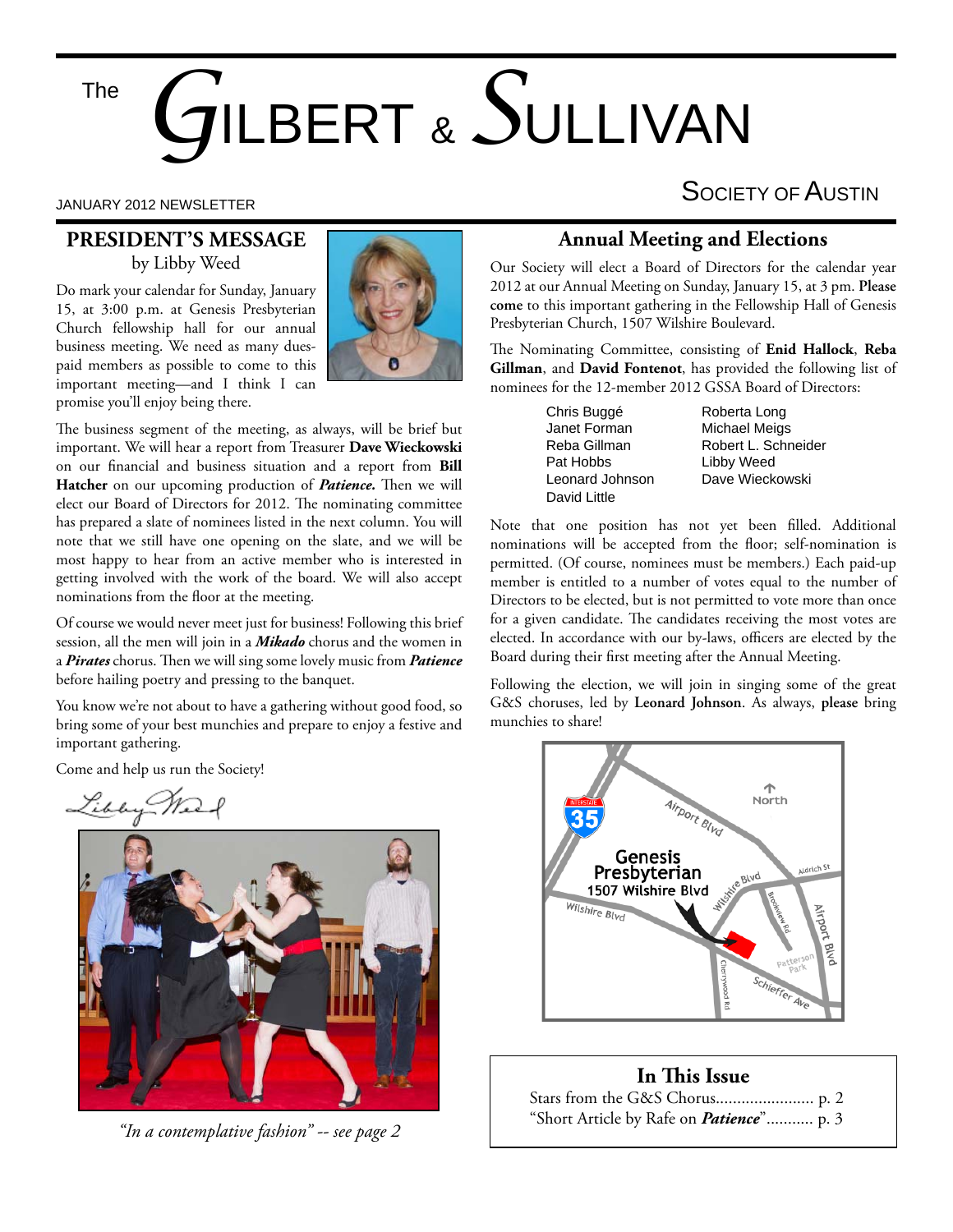#### **Stars from the G&S Chorus by Reba Gillman**

On Sunday afternoon, November 6, 120 happy people gathered in Saint Matthew's Episcopal Church to enjoy the talents of some of the excellent and aspiring members of the chorus of our June production of *The Mikado*. Our musical director, Jeffrey Jones-Ragona, recommended **Kate Clark***,* **Tai Collins***,* **Zendel Hernandez***,* **John Hooker***,* **Daytha Hulion***,* **Jake Jacobsen***,* **Karlyn McCutchan***,*  and Jennifer Tucker. They are all trained singers who have worked seriously to perform in operas and musical shows, and were delighted to be invited to show us what they could do. The chief accompanist was **Brett Bachus**, whom we have met before in his Bachus Conservatory and Bachus Center for the Performing Arts. **Jestin Pieper** accompanied one scene. He is working on a master's degree in Music at the University of Texas, studying piano with Anton Nel. Our President **Libby Weed** and **Janette Jones** (recently seen as Katisha in *The Mikado*) worked with the singers and produced the show, in two sections. Libby presided, giving delightful short bios for each singer, and introducing each song with pertinent information.

The first section, "Varied Repertoire," provided an interesting mix of different kinds of music, some of it very familiar to any voice student. Each performer selected a favorite work to sing, from grand opera and classical art song to Broadway hit. Karlyn McCutchan sweetly sang Mozart's exultant "Alleluia," and John Hooker sang Scarlatti's "Sento nel core." Zendel Hernandez brought the excitement and drama of opera, singing Santuzza's aria, "Voi lo sapete o mamma" from *Cavalleria Rusticana* by Mascagni. But then, in a complete change of atmosphere, Tai Collins gently sang "Come again, sweet love" by the early English composer John Dowland (published in 1597), accompanying himself on the guitar  $-$  a fitting substitute for the original lute. What an interesting predecessor to the world of Gilbert and Sullivan! Back to now – Broadway – as Kate Clark sang her "perfect song," "Something wonderful" from *The King and I* by Rodgers and Hammerstein. Jennifer Tucker sang "Light in the Piazza" from a show of the same name by Guettel (totally unknown to me, I must confess). And finally, Daytha Hulion sang a Musetta aria, "Quando m'en vo" from Puccini's *La Boheme*.

After a short intermission we gathered again to enjoy the "G&S Repertoire." Karlyn, Zendel, John, and Jake Jacobsen gave us a vigorous and humorous quartet from *The Gondoliers*, "In a contemplative fashion." The humor results as their effort to discuss a problem calmly turns into a musical brawl. This welcome scene of musical interaction was followed by two solos. Karlyn sang Josephine's big aria from *H.M.S. Pinafore*, "The hours creep on apace," and Zendel sang the opening aria, "When maiden loves" from *The Yeomen of the Guard*. Tai, John and Jake then presented themselves as gentlemen disguised as maidens, singing "I am a maiden" from *Princess Ida*, as they attempt to gain entrance to the castle where Princess Ida now lives in a university for women only. This is a very funny scene from an opera most of us do not know well, and some do not know at all. Next another solo: Jennifer Tucker, as Patience, sang "I cannot tell what this love may be" from *Patience*. Then suddenly more action - Tai sang Frederic's "Oh, is there not one maiden breast" from *The Pirates of Penzance*, as Jestin Pieper, a new and fiery accompanist, sprang to the piano. Tai's talents shine at whatever level he chooses to use them. Daytha as Mabel, responded to Frederic with the amazing coloratura aria, "Poor wand'ring one." Calm returned: Brett came back to the piano, and Kate and John sang "Stay, Frederic, stay." But then, another aspect of that opera – Jake stepped forward confidently to sing "I am the very model of a modern Major-General." And he did it very well, every word came up right, all the proper pauses to think of the rhyme for the next line – he seemed like an old pro.

Jake then returned as the Pirate King to sing the lead-in phrases so that all, audience as well as performers, could rise and sing, "Hail, Poetry." After that, "To the banquet we press," and then off to eat and drink and make merry as the ending to a very fine afternoon.

#### *photos in this issue courtesy Steve Schwartzman see more at* **gilbertsullivanaustin.smugmug.com**





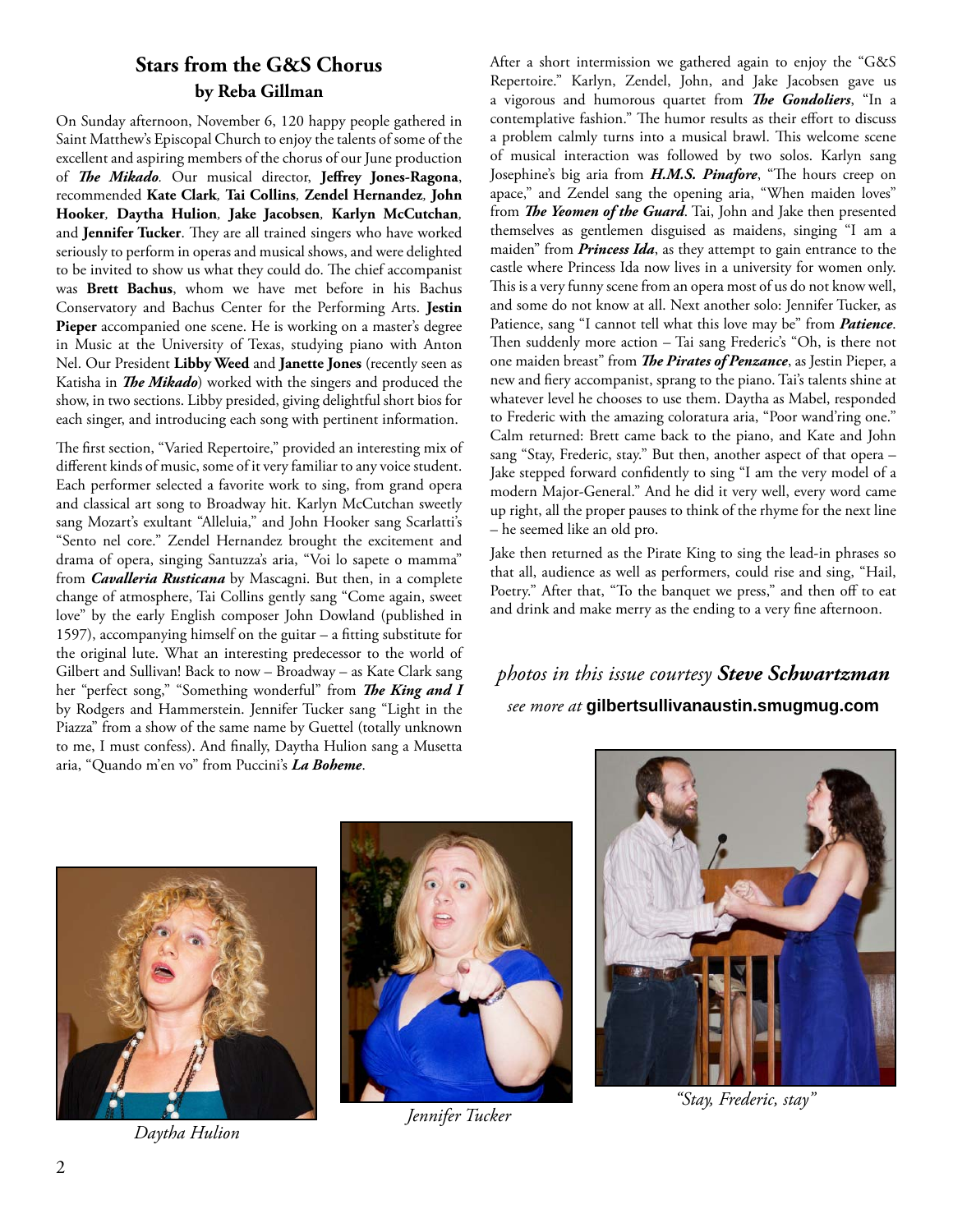#### MEMBERSHIP FORM

We encourage you to join our Society. If you are a member, please check your membership renewal on the top of the mailing label. If expired or near expiration, your membership needs to be updated! To correct your address, renew your membership, or become a member, complete this form, and mail it to us with your check, payable to "GSSA," or call to join (512) 472-4772 (GSSA).

Please check a membership category:

| $\Box$ Individual (\$20-\$29) |
|-------------------------------|
| Family/Group (\$30-\$49)      |

**Patron** (\$50-\$99)

**Grand Duke or Duchess** (\$100-\$249)

**Major General** (\$250-\$499)

**Pooh-Bah** (\$500-\$999)

**Pirate King** (\$1000-\$2499)

**Savoyard** (\$2500 & up)

| State                                                                                                                                                                                                                          | <u> 1980 - John Stein, Amerikaansk kanton (</u> |  |
|--------------------------------------------------------------------------------------------------------------------------------------------------------------------------------------------------------------------------------|-------------------------------------------------|--|
|                                                                                                                                                                                                                                |                                                 |  |
|                                                                                                                                                                                                                                |                                                 |  |
| Employer and the contract of the contract of the contract of the contract of the contract of the contract of the contract of the contract of the contract of the contract of the contract of the contract of the contract of t |                                                 |  |
|                                                                                                                                                                                                                                | Does your company match donations?              |  |
| I'd like to volunteer. I'm interested in:                                                                                                                                                                                      |                                                 |  |

We are proud to list our members in our programs, but if you would prefer NOT to be listed in our programs, please check here:



#### **"Short Article by Rafe on**  *Patience***"**

by Ralph MacPhail, Jr.

My title comes from Sue's "Newsletter Schedule." She wants it short, so I'm going to pass the buck, with your cooperation, and make this something of a take-home quiz. (Each of

these questions could be the subject for a long article.) Your copy of the libretto or the score will be helpful for some of the questions, or, if they're not handy, surf over to http://math.boisestate.edu/gas/ patience/html/index.html for a copy of the libretto. (The *Patience* page itself at the Archive may also be helpful.)

1. During its original run in 1881, Richard D'Oyly Carte transferred Patience from London's Opéra Comique to a new theatre built especially for the Gilbert & Sullivan productions. What is the name of this theatre? What distinguished it at the time from any other public building in the world? What policies did D'Oyly Carte adopt that made the theatrical experience more pleasant (and less expensive) for his patrons? Even though *Patience* might be legitimately called the first [???] Opera (named after the theatre), *Iolanthe* might *more* legitimately called the "first" of these operas. Why?

up and costumed with elements reflecting a well-known painter and a well-known poet. Name the artist and the poet and discuss how they were represented in Bunthorne's appearance.

3. Archibald Grosvenor, another poet in *Patience*, reads two of his poems ("Gentle Jane" and "Teasing Tom") to the maidens in Act II. Which Victorian poet was his (or Gilbert's) "model" for these verses: Lewis Carroll, Oscar Wilde, Algernon Swinburne, or Coventry Patmore? Support your answer.

4. Bunthorne's poem in Act I, "Oh, Hollow! Hollow! Hollow!" is *not*  a hunting song. In fact, it might be regarded as a rather (for Gilbert in the Savoy operas) scatological poem! What supports this analysis? How does Angela's enthusiastic appraisal of the poem after its recitation relate to the images in the verse? Do you think Gilbert was pushing the envelope of propriety with Angela's comment? Discuss.

5. A seldom appreciated and surprising theme runs through *Patience* equating love with pain. This theme is not as graphically expressed as it is in what I understand is an extensive body of underground Victorian literature—but it's hard to deny that it's in the libretto. Cite examples.

Good luck!

Finished! At last! Finished!

(And exactly 399 words, Sue.)

2. In the original production, the aesthetic poet Bunthorne was made





*accompanists Brett Bachus and Jestin Pieper Tai Collins "I am a maiden"*